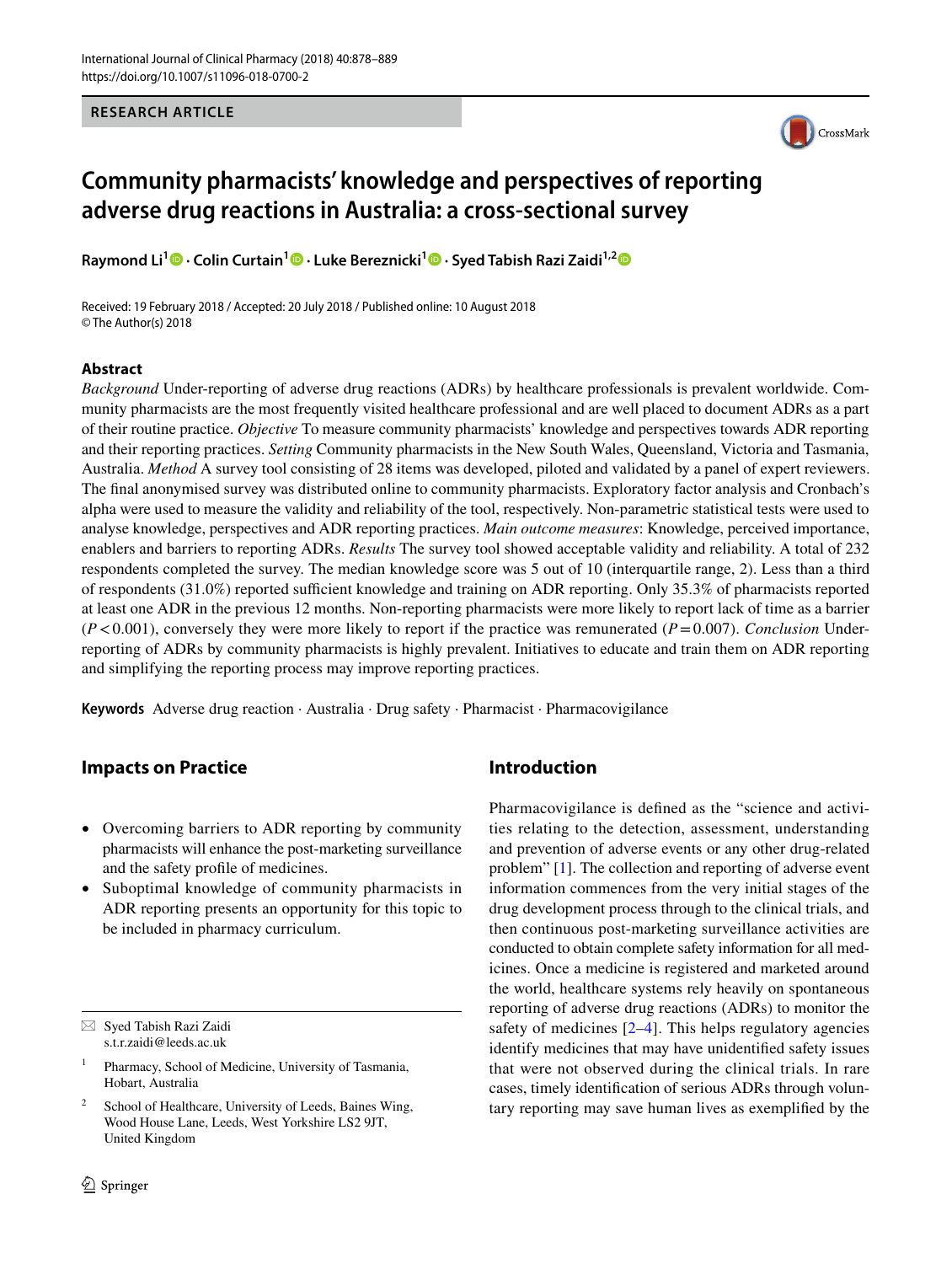timely withdrawal of various medicines such as cerivastatin and lumiracoxib  $[5, 6]$  $[5, 6]$  $[5, 6]$ .

Currently, the responsibility for the timely collection and reporting of safety information mainly rests with the marketing authorisation holder due to mandatory reporting requirements from regulatory agencies [\[2](#page-10-1)[–4](#page-10-2)]. However, as consumers are more likely to report ADRs to their doctors or pharmacists rather than to the pharmaceutical industry, healthcare professionals also play a signifcant role in ensuring a robust pharmacovigilance system. Unfortunately, the rate of spontaneous reporting of ADRs by healthcare professionals around the world is extremely low as it is not a mandatory requirement in most countries [[7](#page-10-5), [8\]](#page-10-6). A systematic review of studies conducted in the European Union showed that the median rate of under-reporting by healthcare professionals was 94% [\[9\]](#page-10-7). Furthermore, a computerized surveillance study in the US showed that the rate of under-reporting was over 98% [\[10](#page-10-8)]. In Australia, the latest 2016 Therapeutic and Goods Administration (TGA) data show that only 4% of ADR reports they received were from general practitioners (GPs) and 5% were from community pharmacists [[11\]](#page-10-9). These low rates of ADR reporting are a significant healthcare problem and can delay regulatory actions taken to remove medicines with unacceptable safety profles from the market. A worldwide review of 462 medicines removed from the market for safety reasons showed that the median time from drug launch to drug withdrawal was 10 years [\[12](#page-10-10)]. These delays contribute signifcantly to increased healthcare costs as ADRs are a major cause of hospitalisations, morbidity and mortality with a literature review estimating that ADRs contribute to 2–12% of hospital admissions in Australia [[13,](#page-10-11) [14\]](#page-10-12).

Repeated calls for mandatory ADR reporting requirements for healthcare professionals have been made as patients are more likely to discuss or potentially report a problem with their medications to those who initially dispensed or prescribed them [[15\]](#page-10-13). In Canada, the Protecting Canadians from Unsafe Drugs Act was introduced in November 2014 to enforce mandatory reporting of serious ADRs by healthcare institutions [\[16](#page-10-14)]. In Australia, the Consumers Health Forum in their submission to the 2015 Sansom review of Australian Medicines and Medical Devices regulations also argues for mandatory requirements for doctors and pharmacists to report ADRs [\[15](#page-10-13)]. Furthermore, the TGA is introducing a black triangle scheme in 2018 to alert healthcare professionals and consumers that a new medicine is available and to request they report ADRs associated with that medicine [\[17](#page-10-15)]. These measures would enhance existing pharmacovigilance systems to collect more safety information and this allows for faster action to be implemented by regulatory agencies if necessary. Doctors and pharmacists are also in the best position to report ADRs as they have frequent interactions with patients across all therapeutic areas and would therefore be an invaluable source of safety information.

International studies showed that healthcare professionals have very limited knowledge of pharmacovigilance and their perspectives towards ADRs play a strong role in infuencing their reporting rates [[18–](#page-10-16)[23\]](#page-11-0). This relationship is clearly detailed in Suyagh et al. and Xu et al. which showed that perspectives of indiference, lack of remuneration, competing workplace priorities and dissatisfaction with reporting methods strongly impacted the ADR reporting rates [\[18,](#page-10-16) [20](#page-10-17)]. There is also evidence to show a relationship between ADR knowledge and reporting rates, with Herdeiro et al. identifying a 5.9 fold increase in ADR reporting after pharmacists were provided with a one hour educational session on pharmacovigilance [[24\]](#page-11-1). Despite the wealth of international literature, limited data exist on the practice of ADR reporting by the Australian doctors and pharmacists. The only two Australian studies were conducted in acute care settings and as such, the perspectives of Australian community pharmacists on the topic of ADR reporting is lacking [[25,](#page-11-2) [26](#page-11-3)]. It is important to note that the perspectives of community pharmacists have not been investigated to date, and it is vital that this gap is addressed as they are usually the frst point of contact regarding medication related issues, as well as being the most frequently visited healthcare professional in Australia [\[27](#page-11-4)]. This is reinforced by the fact that over 280 million prescriptions were dispensed through the Pharmaceutical Benefts Scheme over the 2016/2017 fnancial year in Australia [\[28](#page-11-5)].

# **Aim of the study**

This study investigated community pharmacists' understanding of pharmacovigilance, their perspectives towards reporting ADRs, and their actual practice of reporting ADRs in the primary care setting.

### **Ethics approval**

Approval was obtained from the Tasmanian Health and Medical Human Research Ethics Committee with reference H0016219.

### **Methods**

### **Development of the survey tool**

Given that there have been no studies of this type conducted in Australia, a pharmacovigilance survey tool was needed. Based on a review of the literature, we were interested in 3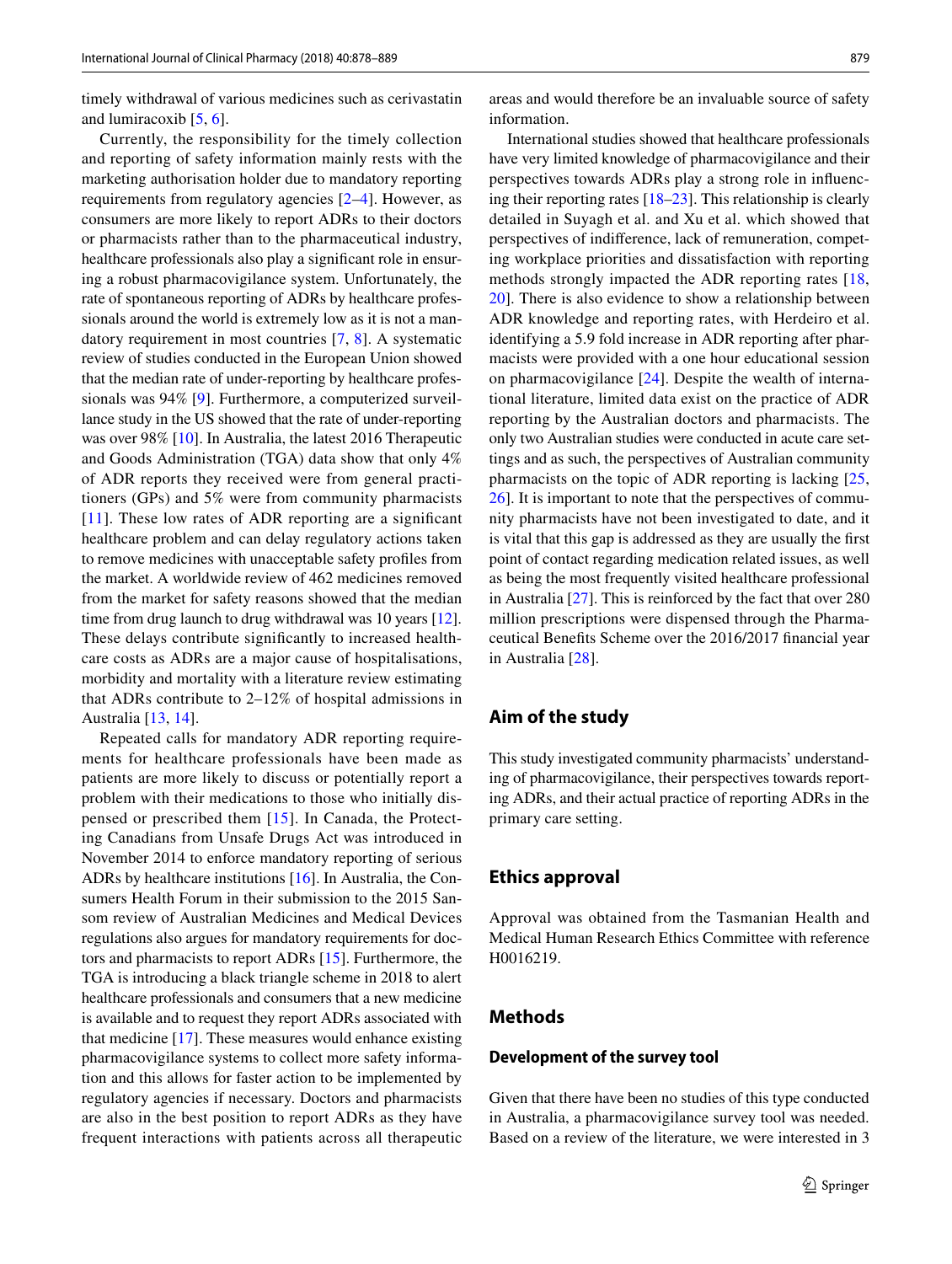specifc domains namely, knowledge of pharmacovigilance, perspectives, and practices of ADR reporting. An item pool for each of these domains was generated based on the available literature, with the question selection based on consultations with senior pharmacists from the investigators' network who were known to have an interest in this topic and practising in various settings. The draft tool underwent extensive testing and review by industry pharmacists  $(n=5)$ , community pharmacists  $(n=6)$ , hospital pharmacists  $(n=9)$  and pharmacy academics  $(n=5)$ . The questions in the survey tool were then adjusted based on any qualitative feedback provided by the respondents and the results of the internal consistency measure. The fnal survey tool consisted of 3 sections; the knowledge section consisted of 10 multiple choice questions with a single correct answer, the perspectives section included 13 Likert item questions (5 point item), and the practice related questions included 4 multi-choice questions and 1 free text question. The survey tool is shown as ["Appendix](#page-7-0)".

#### **Sample size and recruitment of respondents**

The Pharmacy Board of Australia's registration statistics for December 2016 showed that there were 27,452 pharmacists with general registration in Australia [\[29](#page-11-6)]. Of these, 21,429 pharmacists were practising in the eastern states of Australia. According to the Department of Health National Health Workforce Data for 2016, there was 15,257 pharmacists working in community pharmacy [\[30](#page-11-7)]. Based on a confdence interval of 95% with a confdence level of +/−5%, we estimated a sample size of 375 pharmacists to represent the population [\[31](#page-11-8)]. Community pharmacists practising in New South Wales, Queensland, Victoria and Tasmania (eastern states of Australia) were invited to participate in this survey by email to community pharmacies, social media posts (Early Career Pharmacists Facebook page, Sydney Locum Pharmacists Facebook page, Locum Pharmacists Brisbane Facebook page, Pharmacist Locums—Melbourne Facebook page, Locum Pharmacists—Tasmania Facebook page, and Rural Pharmacy Locums Australia Facebook page), and the Australia Journal of Pharmacy discussion forum. The participant information sheet was accessible to all respondents and participation was voluntary. Completion of the survey was considered as implied consent. A single reminder message was posted on the above-mentioned forums at week 3 of the study.

### **Statistical analysis**

Statistical analyses of the main survey data were performed using IBM SPSS (version 24.0) with signifcance levels set at  $P \leq 0.05$ . Non-parametric tests were used for comparing knowledge scores, perspectives, and ADR reporting

practices across the different pharmacist demographics (Mann-Whitney U test for 2 groups and Kruskal Wallis for more than 2 groups). Exploratory factor analysis (principle axis factoring) was performed to simplify the number of variables into distinct factors with a non-orthogonal rotation (direct oblimin with Kaiser Normalisation) applied after extraction [\[32\]](#page-11-9). Negatively worded statements were reverse coded and reliabilities of each factor were measured by Cronbach's alpha. Chi square and independent samples t test were used to compare the diferences in the perceptions of pharmacists who have seen and reported at least one ADR and those who have seen but not reported any ADR to the TGA. Variables showing a p value of less or equal to 0.1 were included in a logistic regression analysis.

# **Results**

From January to February 2017, a total of 263 surveys were collected and 232 were included in the fnal data analyses based on full completion of the survey (Fig. [1](#page-3-0)). Of the 31 surveys that were excluded, the respondents only provided information on their demographics with minimal completion of the questions in the actual survey, and therefore this data could not be used for analysis. The demographic details of the community pharmacists are summarised in Table [1.](#page-3-1)

### **Knowledge**

The median knowledge score was 5 out of 10 (interquartile range 4–6, range 1–9). There were no signifcant diferences in the knowledge scores of pharmacists based on hours worked per week, number of years of registration, having a professional membership, or highest level of pharmacy qualifcation obtained. However, there was a weak correlation between higher knowledge scores and the longer a pharmacist was registered (Spearman's Rho 0.131,  $P = 0.047$ ).

There were  $81.9\%$  ( $n = 190$ ) of respondents who were able to define pharmacovigilance though only 13.8%  $(n=32)$  of them correctly identified examples of an adverse event. Despite the fact that the majority of respondents (84.9%,  $n = 197$ ) knew the type of ADRs that the TGA wants healthcare professionals to report, only 3.0%  $(n=7)$  of them were able to identify the office responsible for the collection and analysis of ADRs at the TGA. Almost two thirds of respondents  $(60.8\%, n=141)$ were able to diferentiate between an adverse event and an ADR. Conversely, less than half of the respondents correctly identifed what the TGA considers as a serious ADR  $(8.6\%, n=20)$ , the mode of communication between TGA and healthcare professionals (40.5%, *n*=94), and the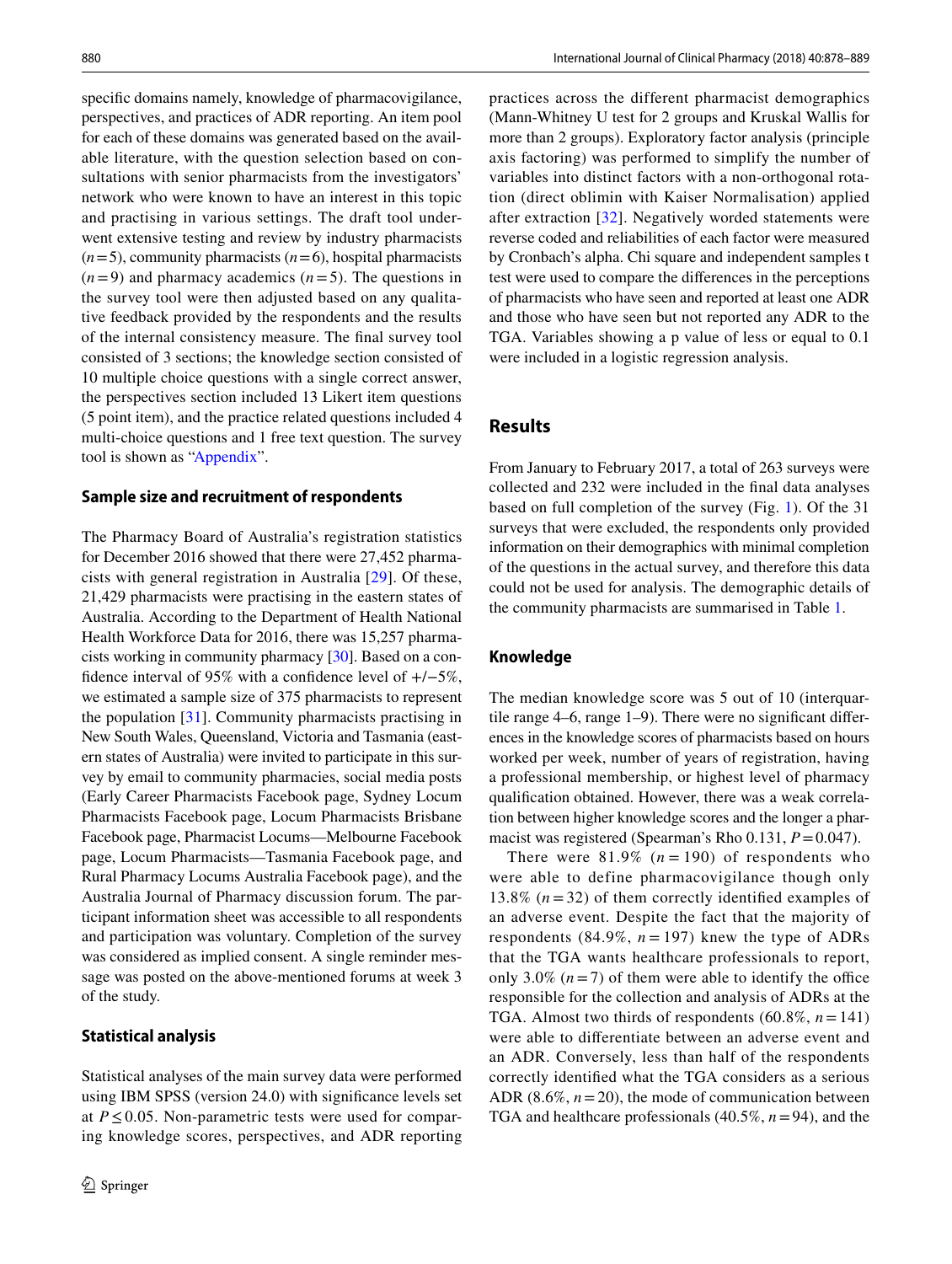

<span id="page-3-0"></span>**Fig. 1** Flowchart of recruitment of participants from New South Wales, Queensland, Victoria, and Tasmania

<span id="page-3-1"></span>**Table 1** Respondent demographics

| Variables                               | Respondents, $n = 232$ | $\%$ |  |
|-----------------------------------------|------------------------|------|--|
| <i>State</i>                            |                        |      |  |
| <b>NSW</b>                              | 126                    | 54.3 |  |
| QLD                                     | 47                     | 20.3 |  |
| <b>VIC</b>                              | 54                     | 23.3 |  |
| <b>TAS</b>                              | 5                      | 2.1  |  |
| Hours worked per week                   |                        |      |  |
| $<$ 20 h                                | 13                     | 5.6  |  |
| $20 - 40$ h                             | 102                    | 44.0 |  |
| >40 h                                   | 117                    | 50.4 |  |
| Years of registration                   |                        |      |  |
| 5 years or less                         | 80                     | 34.5 |  |
| 6–9 years                               | 69                     | 29.7 |  |
| 10 years or more                        | 83                     | 35.8 |  |
| Professional memberships <sup>a</sup>   |                        |      |  |
| Yes                                     | 125                    | 53.9 |  |
| No                                      | 107                    | 46.1 |  |
| Highest level of pharmacy qualification |                        |      |  |
| <b>Bachelors</b>                        | 154                    | 66.4 |  |
| Post-graduate <sup>b</sup>              | 78                     | 33.6 |  |

a Professional memberships include Pharmaceutical Society of Australia, Pharmacy Guild of Australia, Australian college of Pharmacy, Society of Hospital Pharmacists Australia, and Australian Association of Consultant Pharmacy

<sup>b</sup>Post-graduate degrees include honours, graduate certificate/diploma, masters and doctorate (Ph.D.) in pharmacy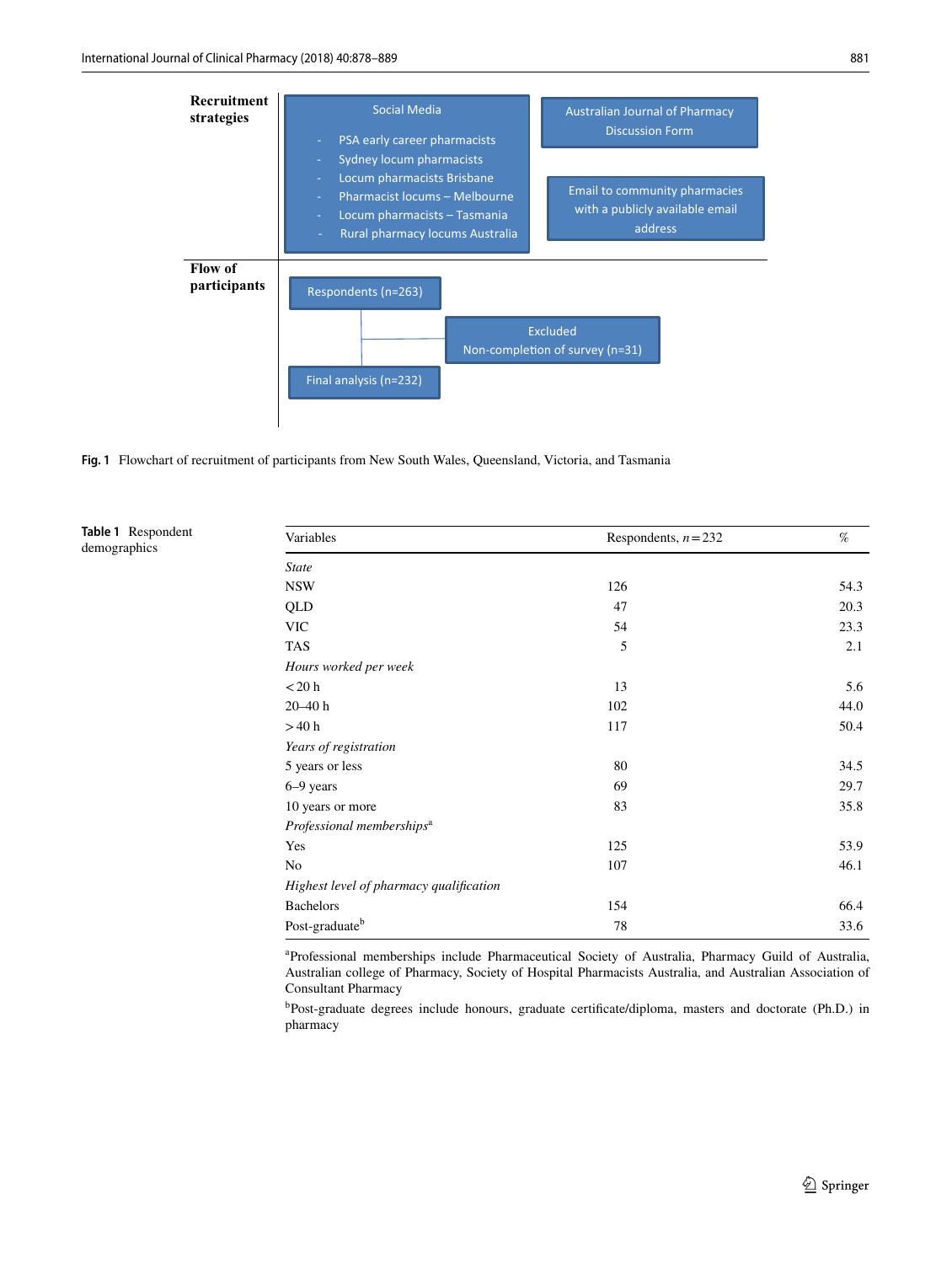common safety issues involving medicines on the market  $(25.4\%, n=59)$ .

### **Perceived importance, facilitators and barriers of ADR reporting**

The factor analysis of the perceptions section yielded a 3 factor solution based on Eigenvalues of greater than 1 explaining more than half of the total variance (Table [2\)](#page-4-0). The item 'I currently have sufficient knowledge and training on how to report ADRs' was removed as the self-reporting of knowledge was considered a separate construct. The following section will present the results of each factor separately.

### **Perceived importance of ADR reporting**

Nearly all respondents (97.0%, *n*=225) believed that reporting ADRs is important for patient care and the majority (93.1%,  $n=216$ ) felt that they are obliged to report ADRs to the relevant authority, the TGA (Table [3](#page-5-0)). More than two thirds of pharmacists (72.0%,  $n = 167$ ) also believed that reporting ADRs should be mandatory. Most respondents believed that pharmacovigilance should be included in the undergraduate pharmacy curriculum (95.3%, *n*=221) and professional bodies should include it in their continuous professional development activities (89.7%, *n*=207). The factor analysis showed that all the above statements had very high loadings with acceptable reliability (Cronbach's alpha 0.778) which appropriately explains the perceived importance of ADR reporting.

#### **Facilitators of ADR reporting**

Having patient information automatically populated from the dispensing software into an ADR report ready for submission was the most popular way to encourage pharmacists to report ADRs with 91.8% (*n*=213) of respondents agreeing with this statement. Other factors such as providing general education on pharmacovigilance and setting a reminder in the dispensing software were also seen as efective measures with 89%  $(n=207)$  and 85%  $(n=197)$  of respondents agreeing with these proposals, respectively. These three items also had very high factor loadings together with acceptable reliability (Cronbach's alpha 0.792) and was labelled as facilitators of ADR reporting.

#### **Barriers to ADR reporting**

There were  $43.5\%$  ( $n = 101$ ) of respondents who agreed with the statement "I don't have the time to report ADRs as part of my professional practice" whilst 29.3% (*n*=68)

<span id="page-4-0"></span>**Table 2** Pharmacist perspectives towards reporting ADRs—factor analysis

| Item                                                                                                                                                                     |          | Loadings                   |          |  |
|--------------------------------------------------------------------------------------------------------------------------------------------------------------------------|----------|----------------------------|----------|--|
|                                                                                                                                                                          |          | Factor 1 Factor 2 Factor 3 |          |  |
| Q11. Reporting ADRs is important for patient care                                                                                                                        | 0.590    | $-0.138$                   | $-0.348$ |  |
| Q12. Reporting ADRs should be mandatory for community pharmacists                                                                                                        | 0.542    | $-0.254$                   | $-0.226$ |  |
| Q14. Pharmacovigilance should be taught in the undergraduate pharmacy programs at universities                                                                           | 0.629    | $-0.099$                   | $-0.300$ |  |
| Q15. Professional bodies (e.g. PSA) should organise workshops or training sessions to cover the importance of<br>ADR reporting                                           | 0.803    | $-0.100$                   | $-0.354$ |  |
| Q18. I have a professional obligation to report ADRs                                                                                                                     | 0.728    | $-0.349$                   | $-0.47$  |  |
| Q13. I don't have the time to report ADRs as part of my professional practice                                                                                            | $-0.124$ | 0.603                      | $-0.129$ |  |
| Q17. I fear that there may be legal repercussions if I report an ADR to the TGA                                                                                          | $-0.264$ | 0.427                      | 0.243    |  |
| Q20. I would be encouraged to report more ADRs if it was remunerated                                                                                                     | 0.088    | 0.490                      | $-0.425$ |  |
| <sup>a</sup> Q19. There are no results or actions taken based on ADRs that I report                                                                                      | $-0.062$ | 0.235                      | 0.017    |  |
| Q21. I would be encouraged to report more ADRs if there is a reminder in my dispensing software                                                                          | 0.521    | 0.041                      | $-0.646$ |  |
| Q22. I would be encouraged to report more ADRs if patient information is automatically populated from the<br>dispensing software into an ADR report ready for submission | 0.482    | $-0.036$                   | $-0.936$ |  |
| Q23. I would be encouraged to report more ADRs if general education is provided on the importance of pharma-<br>covigilance                                              | 0.584    | 0.059                      | $-0.618$ |  |
| Eigenvalues                                                                                                                                                              | 4.017    | 1.714                      | 1.085    |  |
| % of variance explained                                                                                                                                                  | 33.5     | 14.3                       | 9.0      |  |
| Total % of variance explained                                                                                                                                            |          |                            | 56.8     |  |

*Factor 1* Perceived importance of reporting ADRs. *Factor 2* Barriers to reporting ADRs. *Factor 3* Facilitators of reporting ADRs

<sup>a</sup>Was not classified into any factor due to inadequate loading

Highest loadings for a given item is in bold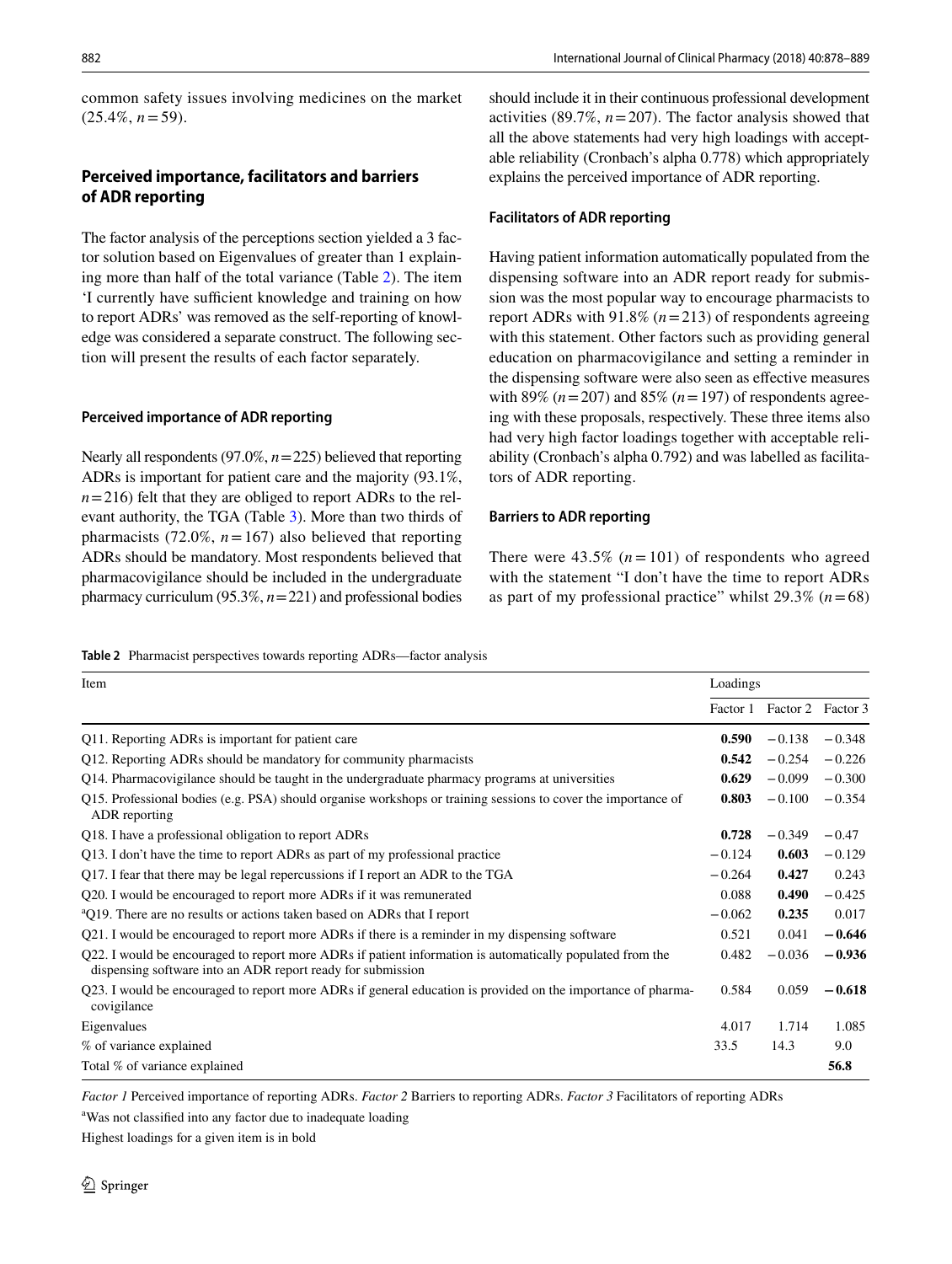#### <span id="page-5-0"></span>**Table 3** Pharmacist perspectives towards reporting ADRs (%)

| Question                                                                                                                                                                    | Strongly<br>disagree $(\%)$ | Disagree<br>$(\%)$ | Neutral $(\%)$ | Agree $(\%)$ | Strongly<br>agree $(\%)$ |
|-----------------------------------------------------------------------------------------------------------------------------------------------------------------------------|-----------------------------|--------------------|----------------|--------------|--------------------------|
| Q11. Reporting ADRs is important for patient care                                                                                                                           | 0.9                         | $\Omega$           | 2.2            | 30.6         | 66.4                     |
| Q12. Reporting ADRs should be mandatory for community pharmacists                                                                                                           | 0.9                         | 7.8                | 19.4           | 47.0         | 25.0                     |
| Q13. I don't have the time to report ADRs as part of my professional practice                                                                                               | 9.5                         | 19.8               | 27.2           | 34.9         | 8.6                      |
| Q14. Pharmacovigilance should be taught in the undergraduate pharmacy<br>programs at universities                                                                           | 0.9                         | $\mathbf{0}$       | 3.9            | 52.6         | 42.7                     |
| Q15. Professional bodies (e.g. PSA) should organise workshops or training ses-<br>sions to cover the importance of ADR reporting                                            | 0.4                         | 1.3                | 8.6            | 55.2         | 34.5                     |
| Q16. I currently have sufficient knowledge and training on how to report ADRs                                                                                               | 6.0                         | 27.2               | 35.8           | 26.3         | 4.7                      |
| Q17. I fear that there may be legal repercussions if I report an ADR to the TGA                                                                                             | 33.2                        | 51.7               | 11.2           | 3.4          | 0.4                      |
| Q18. I have a professional obligation to report ADRs                                                                                                                        | 0.4                         | 0.4                | 6.0            | 56.0         | 37.1                     |
| Q19. There are no results or actions taken based on ADRs that I report                                                                                                      | 6.9                         | 30.6               | 40.1           | 20.7         | 1.7                      |
| Q20. I would be encouraged to report more ADRs if it was remunerated                                                                                                        | 3.0                         | 9.5                | 22.8           | 34.9         | 29.7                     |
| Q21. I would be encouraged to report more ADRs if there is a reminder in my<br>dispensing software                                                                          | 1.7                         | 3.9                | 9.5            | 44.4         | 40.5                     |
| Q22. I would be encouraged to report more ADRs if patient information is<br>automatically populated from the dispensing software into an ADR report<br>ready for submission | 0.4                         | 1.3                | 6.5            | 42.2         | 49.6                     |
| Q23. I would be encouraged to report more ADRs if general education is pro-<br>vided on the importance of pharmacovigilance                                                 | 0.4                         | 1.3                | 9.1            | 56.0         | 33.2                     |

<span id="page-5-1"></span>

|             | Table 4 Variables associated |
|-------------|------------------------------|
|             | with adverse drug reaction   |
|             | reporting in community       |
| pharmacists |                              |

| Variables                             | Adjusted OR (95% CI) |
|---------------------------------------|----------------------|
| Perceived importance of ADR reporting | $1.04(0.93 - 1.16)$  |
| Enablers of ADR reporting             | $1.02(0.85-1.24)$    |
| Barriers to ADR reporting             | $1.43(1.19-1.71)$    |
| Total marks                           | $1.05(0.83 - 1.32)$  |
| 21–40 h worked per week               | $4.30(1.22 - 15.16)$ |
| $>40$ h worked per week               | $1.48(0.81 - 2.70)$  |

of respondents disagreed. Approximately 65% (*n*=150) of respondents also agreed that remuneration would encourage them to report ADRs and this shows that the current lack of remuneration for reporting ADRs in Australia is a substantial barrier. There was also a moderate correlation between not having the time to report ADRs and being encouraged to report ADRs if reporting was remunerated (Spearman's Rho 0.364, *P*<0.001). Furthermore, there were 22.4% (*n*=52) of respondents who agreed with the statement "There are no results or actions taken based on ADRs I report". Over 84% (*n*=197) of respondents also disagreed with the statement "I fear that there may be legal repercussions if I report an ADR to the TGA". The factor analysis showed that the items above had high loadings and described the barriers to reporting ADRs. However, the reliability of this factor was low (Cronbach's alpha 0.488).

### **ADR reporting and variables associated with reporting practices**

Only 35.3% (*n*=82) of pharmacists have reported at least one ADR to the TGA in the previous 12 months, even though 88.4% (*n*=205) of pharmacists encountered an ADR in a patient and 65.9% (*n*=153) record ADRs as part of a clinical intervention at least once a month. Independent samples t test showed that there was a signifcant diference between pharmacists who have reported ADRs versus those who have never reported based on their hours worked per week (1.52 vs. 1.33, *P*=0.024). However, Chi squared test revealed that there was no signifcant relationship between the number of hours worked and the reporting of ADRs  $(P=0.058)$ . As evident from Table [4,](#page-5-1) the logistic regression showed that the number of hours worked per week was a signifcant predictor for whether pharmacists reported ADRs or not (OR 4.32, 95% CI 1.22–15.16). Furthermore, barriers to ADR reporting was also a signifcant predictor of whether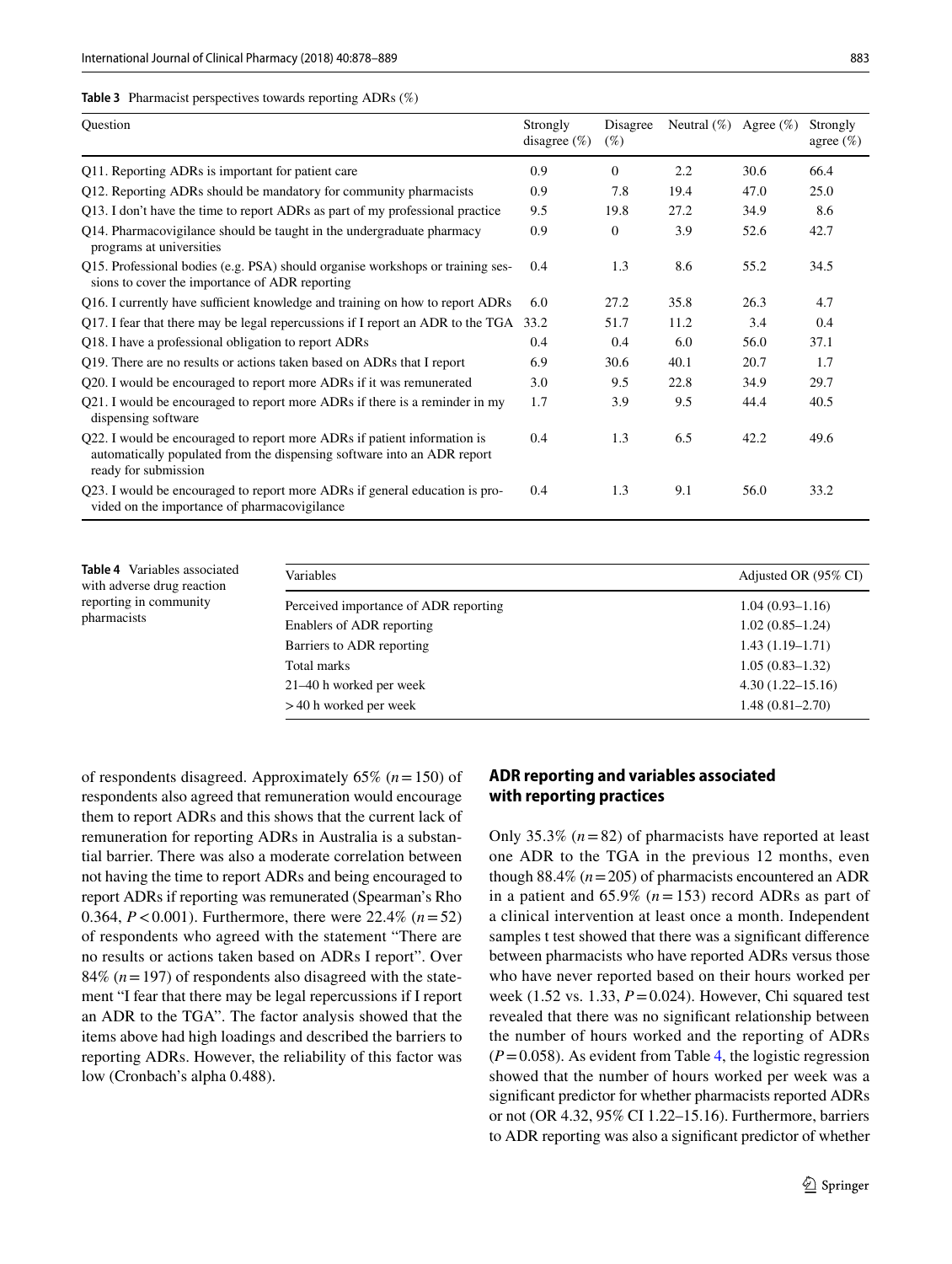pharmacists reported ADRs (OR 1.43, 95% CI 1.19–1.71). All other variables assessed were not signifcant predictors.

Respondents also provided various suggestions that may encourage pharmacists to report more ADRs as qualitative comments. These includes: making reporting a habit starting within university education, commencing an educational advertising campaign in this area, adding a prompt to report ADRs during online recording of clinical interventions, adding ADR reporting as a separate reimbursable cognitive activity, and receiving feedback on ADR reports that pharmacists had made to see what impact the reports had.

### **Discussion**

Underreporting of ADRs is a widespread problem around the world and the voluntary nature of reporting is not helping the situation [\[33](#page-11-10)]. A number of ADR presentations in acute care may be attributable to a patient's current illness and association with a suspected drug may not be clear enough to encourage prompt reporting [[34\]](#page-11-11). Community pharmacists in Australia are well placed to collect, and report ADRs to the regulatory authority as they are the publics' most frequently visited healthcare professional [\[27](#page-11-4)]. However, there is a clear gap in our understanding of their knowledge and perspectives towards ADR reporting with only one third of respondents considering themselves knowledgeable and trained in ADR reporting. Therefore, this 'frst of its kind' survey development and piloting study was conducted to investigate this missing information. The newly developed pharmacovigilance survey tool was found to be a reliable and valid measure of the knowledge, perspectives and practices of reporting ADRs in Australia.

We showed that community pharmacists' knowledge of pharmacovigilance in Australia is limited. Knowledge scores were not higher in respondents with post-graduate qualifcations or those with more years of experience indicating that pharmacists did not receive adequate education as part of their continuing professional development. This is an important unmet need and is supported by the fnding that almost all respondents agreed that pharmacovigilance should be included into the curricula of undergraduate pharmacy programs and that professional organisations should organise workshops to highlight the importance of reporting ADRs. There have been some efforts to draw healthcare professional awareness to the importance of reporting ADRs with the TGA and the National Prescribing Service recently creating 2 online continuing education modules in 2014 to explain the importance of reporting ADRs and how to build reporting into practice [[35\]](#page-11-12). Despite this, there was still no increase in the number of ADRs reported to the TGA by healthcare professionals in 2016 [\[11\]](#page-10-9) and therefore, additional activities to increase awareness and address reporting barriers must be considered.

We found that only 35% of community pharmacists have reported at least one ADR to the TGA in the previous 12 months and this low reporting rate is supported by TGA data showing that only 903 ADRs were reported by community pharmacists out of a total of approximately 17,000 case reports (5.3%) in 2016 [[11\]](#page-10-9). This may be attributed to the limited pharmacovigilance knowledge of pharmacists with only a third agreeing that they have sufficient knowledge and training on this topic. The low ADR reporting rates are also consistent with studies conducted across Europe, Asia and Africa, which showed reporting rates of between 14 and 44% to their respective national ADR reporting centres [\[18](#page-10-16)[–23](#page-11-0)]. This large variance in ADR reporting rates may be attributed to the diferent working environments and challenges that community pharmacists face in diferent countries. For example, a study in Jordan showed that 30% of pharmacists feared legal liability when reporting ADRs compared to only 4% in this study [[20\]](#page-10-17). A study in Iran showed that only 26% of pharmacists believed reporting ADRs is a professional obligation compared to 93% in this study [\[22](#page-11-13)]. However, all studies concluded that providing education and training in pharmacovigilance is essential to improve awareness, knowledge and ADR reporting rates.

Non-reporting community pharmacists indicated that lack of time was the most signifcant barrier to reporting ADRs in Australia. This was expected, as community pharmacists are now providing a number of professional services such as MedsChecks Program, dose administration aids, home medicines reviews, and clinical interventions in addition to their traditional role of dispensing and supplying medicines [[36](#page-11-14)]. However, we also showed that community pharmacists who have reported ADRs to the TGA did not perceive time as a barrier and this suggests that it is the underlying perspectives of the individual pharmacist that afects how they allocate time to perform ADR reporting as part of their professional practice. Despite this, the concern about lack of time for non-reporting pharmacists should not be disregarded and existing processes for ADR reporting can be further simplifed. Therefore, one of the priorities to improve ADR reporting rates by community pharmacists would be to shorten the time it takes to complete the process. This can be achieved by making the reporting forms more accessible, electronic, and utilise any auto-population features available from existing information in the dispensing software. In June 2014, a pharmacy software vendor Guildlink created an Adverse Events Recording module into community pharmacy dispensing software that integrates directly into the TGA ADR web service [[37](#page-11-15)]. This allows community pharmacists to report ADRs directly to the TGA via their dispensing software instead of having to manually complete a separate ADR reporting form. By September 2014, the TGA received 254 reports from community pharmacists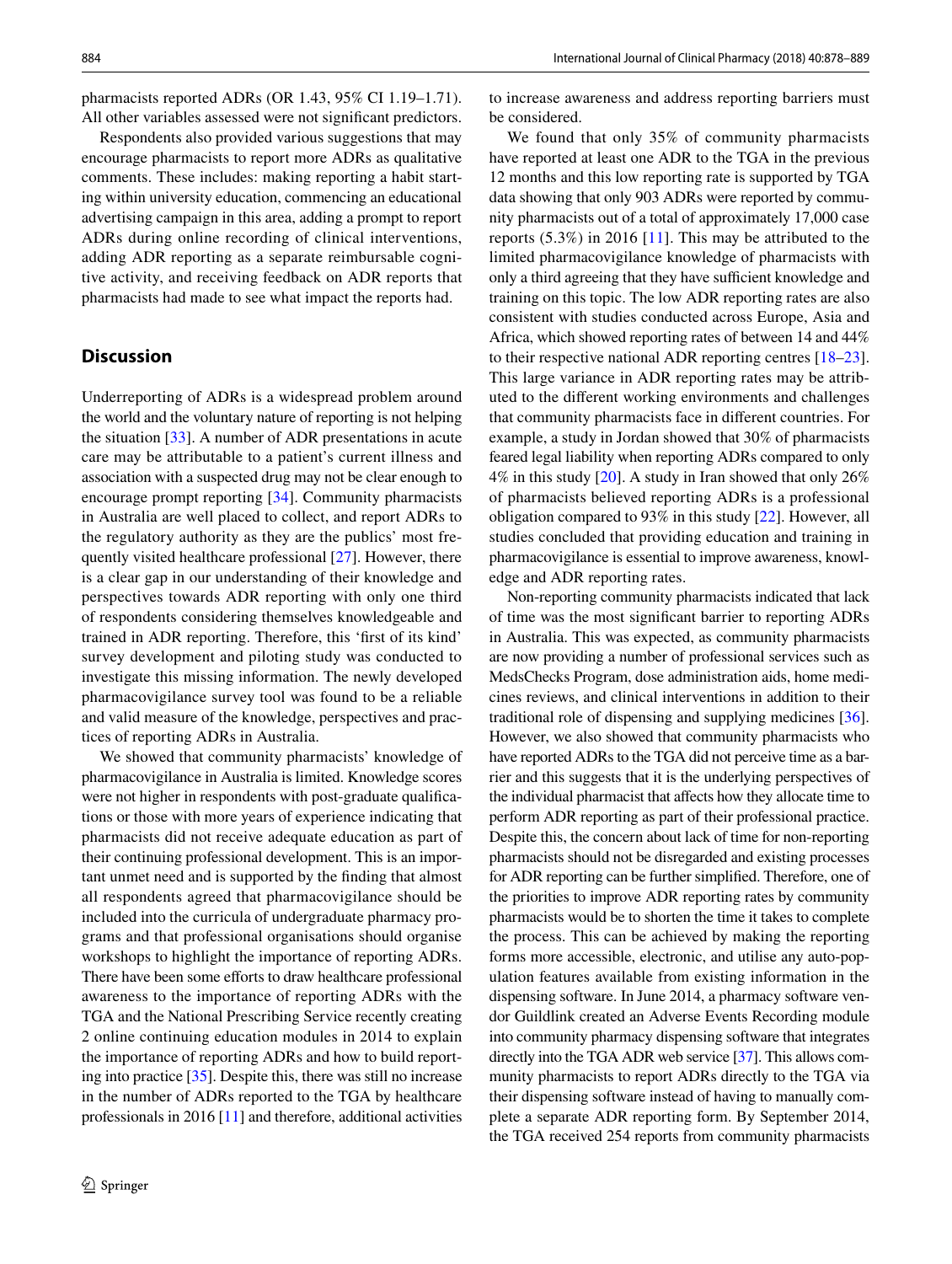via this GuildLink portal and the number of ADRs reported by community pharmacists in the frst three quarters of 2014 was almost as high as the total number of reports received from community pharmacists for the entire year in 2013 [[38](#page-11-16)]. It suggests these measures to simplify the ADR reporting process were well received and further initiatives are required to increase the volume of ADRs reported by healthcare professionals. However, it is also important to highlight that ADR reporting rates by pharmacists fell again in 2015 indicating that constant reminders are necessary to encourage and maintain higher ADR reporting rates.

#### **Limitations and future research**

One of the key limitations for this study is that the sample size of 375 community pharmacists was not reached, indicating that these results may not be representative of the entire group of community pharmacists registered in Australia. The number of pharmacists working less than 20 h was also signifcantly under-represented at only 5.6% of our sample compared to 13.9% in the wider community pharmacist population [[30\]](#page-11-7). Secondly, there is the impact of social desirability bias from the pharmacist respondents to consider [\[39](#page-11-17)]. Community pharmacists may feel guilty for not reporting ADRs as often as they should as part of their professional practice and the ADR reporting frequencies recorded in this survey may be infated. Some pharmacists may have provided 'socially desirable' responses about their perspectives towards the importance of reporting ADRs. However, the use of self-administered anonymised surveys would have reduced the impact of this bias.

Further research can be conducted to investigate the perspectives of other healthcare professional groups such as GPs, nurses, and hospital staff towards reporting ADRs in Australia. This may focus on looking at specifc interventional strategies that address the barriers towards reporting ADRs and investigate the efectiveness of these interventions. Research can be undertaken to examine the impact of pharmacovigilance educational programs into changing the perspectives, and practice of reporting ADRs. For example, if pharmacists were provided with information on why ADR reporting is so important, they may change their perspectives and allocate more of their time to report ADRs as part of their professional practice.

### **Conclusion**

The ADR reporting rate by community pharmacists in Australia is low even though the vast majority believe they have a professional obligation to report. The most signifcant barrier to reporting ADRs is lack of time and this can be addressed by simplifying the current reporting procedures and utilising auto-population features from existing software. This is reinforced by the fact that the reported barriers and the number of hours worked per week by community pharmacists are signifcant predictors of their rate of ADR reporting in Australia.

**Acknowledgements** The author would like to acknowledge all community pharmacists, hospital pharmacists, industry pharmacists and pharmacy academics who participated in the pilot survey and provided feedback. The authors would also like to acknowledge the Division of Pharmacy, School of Medicine, University of Tasmania, for arranging the pre-paid gift vouchers for the winners of the survey draw.

**Funding** This study was supported by the Division of Pharmacy, School of Medicine, Faculty of Health, University of Tasmania.

**Conflicts of interest** All authors declare that they have no confict of interest.

**Open Access** This article is distributed under the terms of the Creative Commons Attribution 4.0 International License ([http://creativeco](http://creativecommons.org/licenses/by/4.0/) [mmons.org/licenses/by/4.0/](http://creativecommons.org/licenses/by/4.0/)), which permits unrestricted use, distribution, and reproduction in any medium, provided you give appropriate credit to the original author(s) and the source, provide a link to the Creative Commons license, and indicate if changes were made.

### <span id="page-7-0"></span>**Appendix**

#### **Pharmacovigilance Survey Tool**

#### **Knowledge questions**

- 1. What is the defnition of pharmacovigilance?
	- a) The detection, assessment, understanding, and prevention of adverse reactions\*
	- b) The reporting of adverse reactions
	- c) The science of improving the safety profle of a medicinal product
	- d) The science of weighing the beneft risk profle of a medicinal product
	- e) I do not know
- 2. Which of the following is an example of an adverse event?
	- a) A patient taking Drug X was hospitalised for a stroke. The hospital doctor believes Drug X did not cause the stroke
	- b) A patient taking Drug X experienced a rash. The rash was believed to have been caused by Drug X
	- c) A patient taking Drug X said it didn't work for him. He did not experience any side effects
	- d) All of the above\*
	- e) I do not know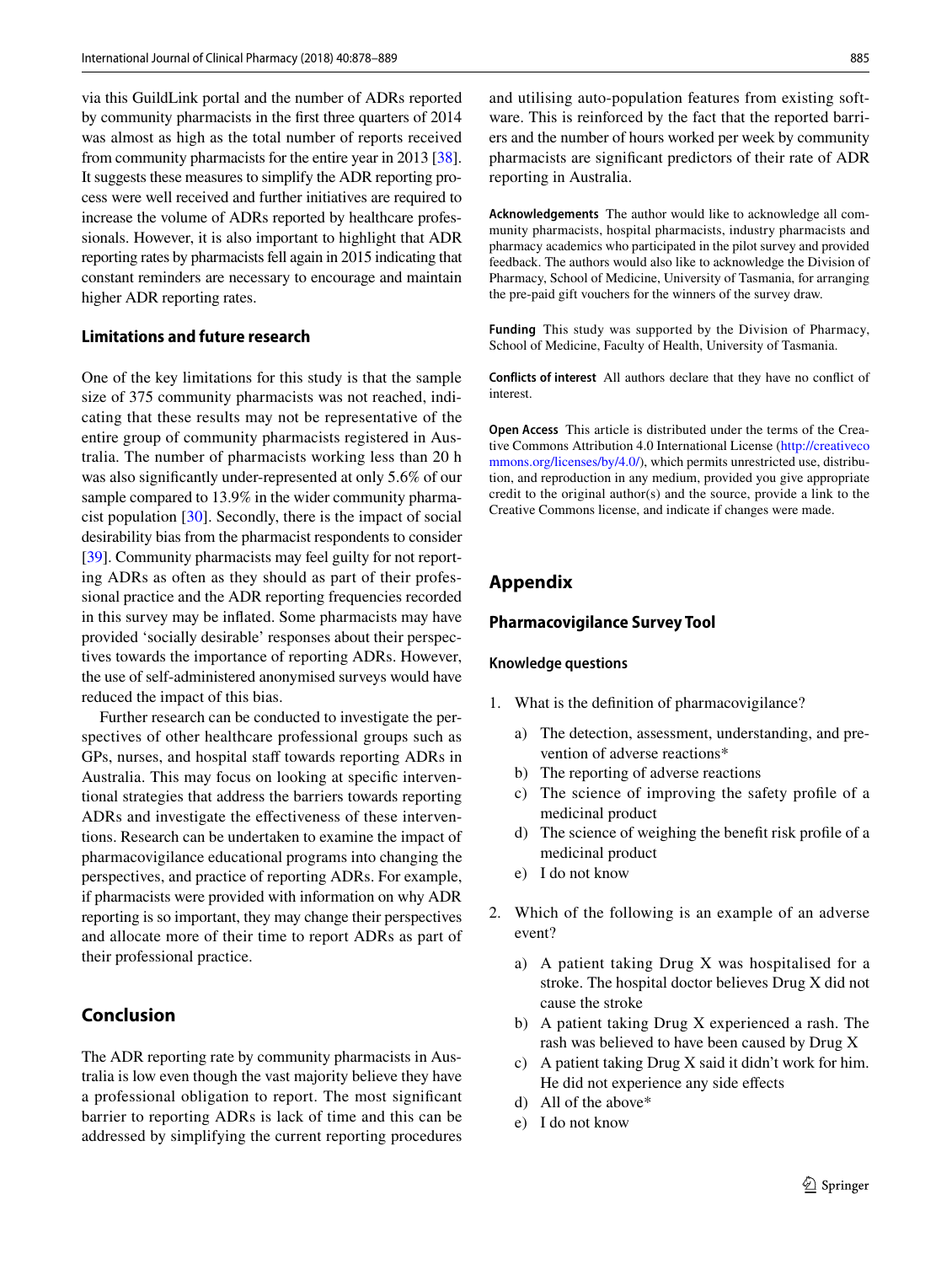- 3. What type of adverse reactions does the TGA want healthcare professionals to report in Australia?
	- a) Serious and unexpected adverse reactions
	- b) Non-serious adverse reactions
	- c) Expected adverse reactions
	- d) All adverse reactions regardless of seriousness and expectedness\*
	- e) I do not know
- 4. In Australia, which group at the TGA is currently responsible for the collection and monitoring of ADRs
	- a) Adverse Drug Reaction Advisory Committee (ADRAC)
	- b) Office of Product Review (OPR)
	- c) Pharmacovigilance and Special Access Branch  $(PSAB)^*$
	- d) Australian Drug Evaluation Committee (ADEC)
	- e) I do not know
- 5. The TGA accepts ADR reports from:
	- a) Consumers and patients only
	- b) Healthcare professionals only
	- c) Hospital networks only
	- d) All of the above\*
	- e) I do not know
- 6. How does the TGA communicate important or new ADR information that have been confrmed?
	- a) TGA Early Warning System monitoring communications
	- b) TGA Medicines Safety Update bulletins\*
	- c) TGA Risk Management plan
	- d) All of the above
	- e) I do not know
- 7. At which stage is the most adverse event information collected about a drug?
	- a) Phase I clinical trials
	- b) Phase II clinical trials
	- c) Phase III clinical trials
- d) Phase IV clinical trials and post marketing surveillance\*
- e) I do not know
- 8. Please consider the following 3 statements. Choose the CORRECT answer
	- I. The terms adverse event and ADR are synonymous and can be used interchangeably
	- II. An adverse event is considered as anything medically untoward that happens and there does not need to be an established causal relationship between the adverse event and the drug
	- III. ADRs are collected during clinical trials, whilst adverse events are collected during post marketing surveillance activities
		- a) Only statement I is correct
		- b) Only statement II is correct<sup>\*</sup>
		- c) Only statements I and II are correct
		- d) Only statements II and III are correct
		- e) I do not know
- 9. Which of the following scenarios would NOT always be considered as a serious adverse event by the TGA?
	- a) An adverse event that results in hospitalisation
	- b) An adverse event that is severe\*
	- c) An adverse event that results in congenital anomaly/ birth defect
	- d) An adverse event that was considered to be serious by a healthcare professional
	- e) I do not know
- 10. What is the most common safety reason for withdrawinga drug from the market?
	- a) Hepatotoxicity\*
	- b) Cardiotoxicity
	- c) Carcinogenicity
	- d) Nephrotoxicity
	- e) I do not know

\*Denotes correct answer at the time of publication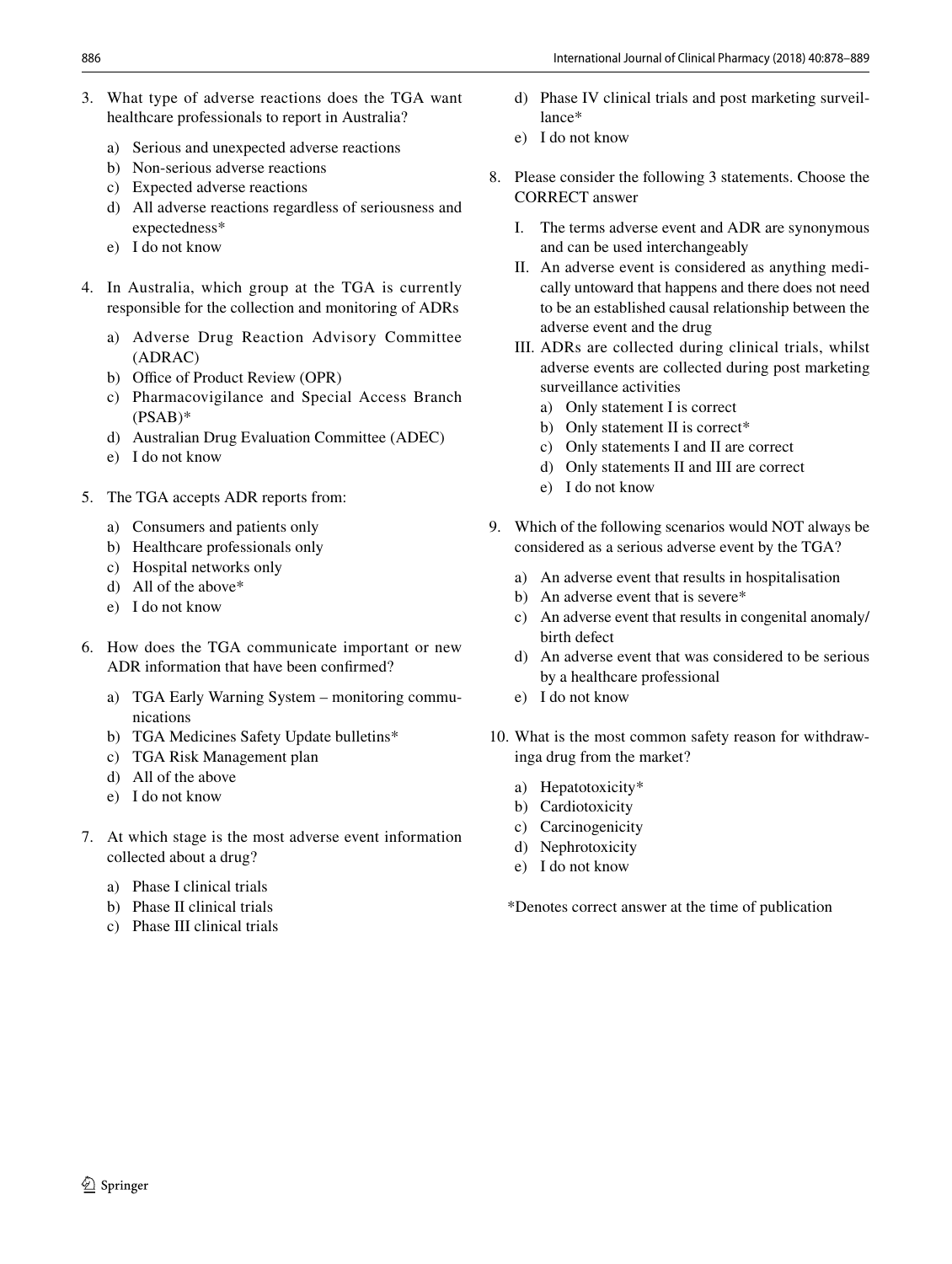# **Perspectives (Likert scale – 5)**

| 11. Reporting ADRs is important for patient care                                                                                                              |          |         |       |                       |  |
|---------------------------------------------------------------------------------------------------------------------------------------------------------------|----------|---------|-------|-----------------------|--|
| <b>Strongly Disagree</b>                                                                                                                                      | Disagree | Neutral | Agree | <b>Strongly Agree</b> |  |
| 12. Reporting ADRs should be mandatory for community pharmacists                                                                                              |          |         |       |                       |  |
| <b>Strongly Disagree</b>                                                                                                                                      | Disagree | Neutral | Agree | <b>Strongly Agree</b> |  |
| 13. I don't have the time to report ADRs as part of my professional practice                                                                                  |          |         |       |                       |  |
| <b>Strongly Disagree</b>                                                                                                                                      | Disagree | Neutral | Agree | <b>Strongly Agree</b> |  |
| 14. Pharmacovigilance should be taught in the undergraduate pharmacy programs at universities                                                                 |          |         |       |                       |  |
| <b>Strongly Disagree</b>                                                                                                                                      | Disagree | Neutral | Agree | <b>Strongly Agree</b> |  |
| 15. Professional bodies (e.g. Pharmaceutical Society of Australia) should organise workshops or training<br>sessions to cover the importance of ADR reporting |          |         |       |                       |  |
| <b>Strongly Disagree</b>                                                                                                                                      | Disagree | Neutral | Agree | <b>Strongly Agree</b> |  |
| 16. I currently have sufficient knowledge and training on how to report ADRs                                                                                  |          |         |       |                       |  |
| <b>Strongly Disagree</b>                                                                                                                                      | Disagree | Neutral | Agree | <b>Strongly Agree</b> |  |
| 17. I fear that there may be legal repercussions if I report an ADR to the TGA                                                                                |          |         |       |                       |  |
| <b>Strongly Disagree</b>                                                                                                                                      | Disagree | Neutral | Agree | <b>Strongly Agree</b> |  |
| 18. I have a professional obligation to report ADRs                                                                                                           |          |         |       |                       |  |
| <b>Strongly Disagree</b>                                                                                                                                      | Disagree | Neutral | Agree | <b>Strongly Agree</b> |  |
| 19. There are no results or actions taken based on ADRs that I report                                                                                         |          |         |       |                       |  |
| <b>Strongly Disagree</b>                                                                                                                                      | Disagree | Neutral | Agree | <b>Strongly Agree</b> |  |
| 20. I would be encouraged to report more ADRs if it was:<br>Remunerated                                                                                       |          |         |       |                       |  |
| <b>Strongly Disagree</b>                                                                                                                                      | Disagree | Neutral | Agree | <b>Strongly Agree</b> |  |
| 21. There is a reminder in my dispensing software                                                                                                             |          |         |       |                       |  |
| <b>Strongly Disagree</b>                                                                                                                                      | Disagree | Neutral | Agree | <b>Strongly Agree</b> |  |
| 22. Patient information is automatically populated from the dispensing software into an ADR report ready for<br>submission                                    |          |         |       |                       |  |
| <b>Strongly Disagree</b>                                                                                                                                      | Disagree | Neutral | Agree | <b>Strongly Agree</b> |  |
| 23. General education is provided on the importance of pharmacovigilance                                                                                      |          |         |       |                       |  |
| <b>Strongly Disagree</b>                                                                                                                                      | Disagree | Neutral | Agree | <b>Strongly Agree</b> |  |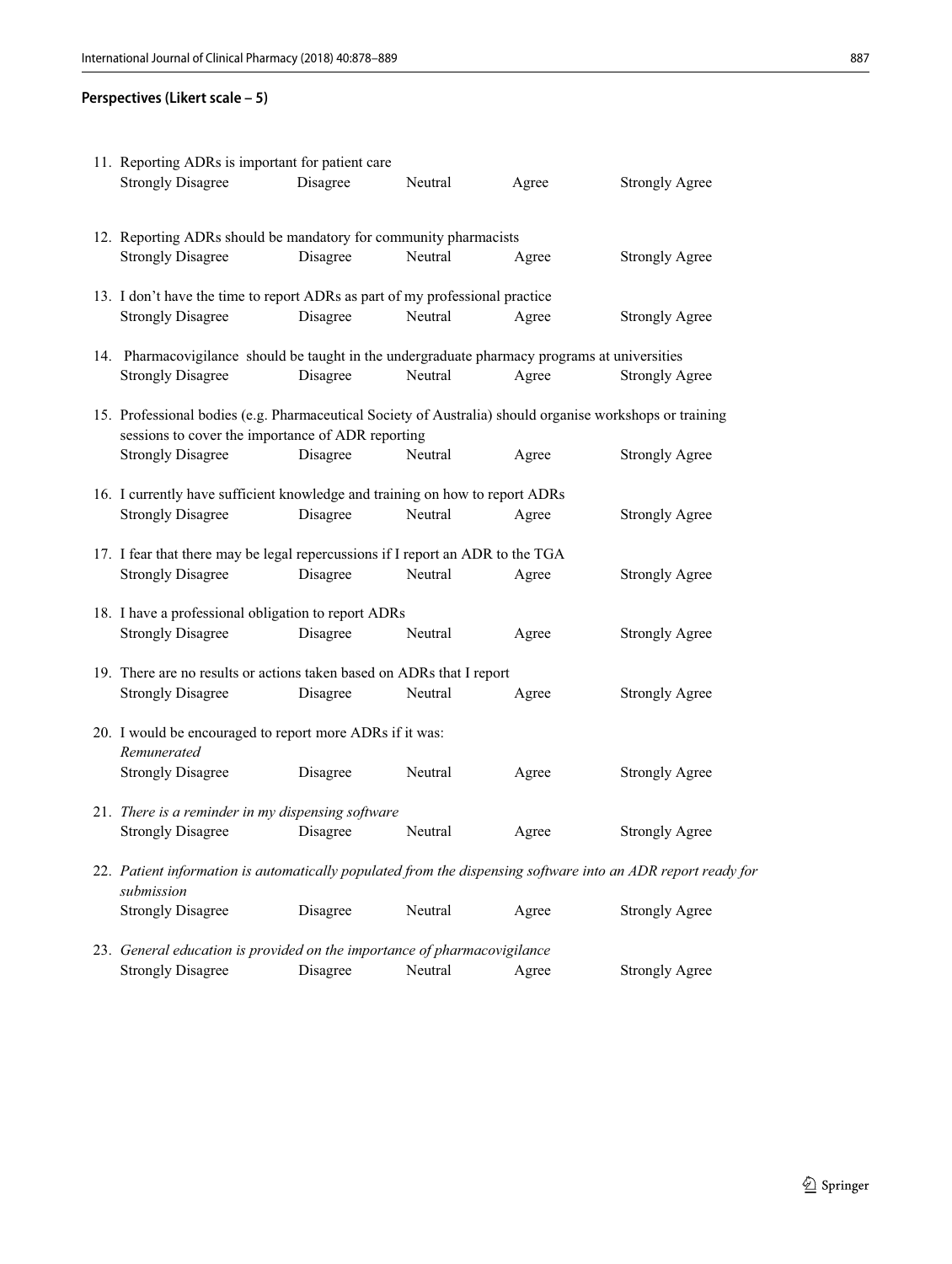### **Pharmacist practice related questions**

- 24. How often do you see ADRs in patients?
	- a) At least once a week
	- b) At least once a month
	- c) At least once a year
	- d) Never
- 25. How often do you record ADRs as part of your clinical interventions?
	- a) At least once a week
	- b) At least once a month
	- c) At least once a year
	- d) Never
- 26. What is the most common method that you use to report an ADR to TGA?
	- a) Phone
	- b) Fax
	- c) Email
	- d) TGA ADR blue card
	- e) TGA online reporting portal
	- f) I have not reported any ADRs to the TGA
- 27. What is the most common method that you use to report an ADR to TGA?
	- a) Phone
	- b) Fax
	- c) Email
	- d) TGA ADR blue card
	- e) TGA online reporting portal
	- f) I have not reported any ADRs to the TGA
- 28. Finally, do you have any suggestions on what would encourage you to report more ADRs? (free text feld)

# **References**

- <span id="page-10-0"></span>1. World Health Organisation. Pharmacovigilance. 2002. [http://](http://www.who.int/medicines/areas/quality_safety/safety_efficacy/pharmvigi/en/) [www.who.int/medicines/areas/quality\\_safety/safety\\_efficacy/](http://www.who.int/medicines/areas/quality_safety/safety_efficacy/pharmvigi/en/) [pharmvigi/en/](http://www.who.int/medicines/areas/quality_safety/safety_efficacy/pharmvigi/en/). Accessed 19 June 2018.
- <span id="page-10-1"></span>2. Australian Government Department of Health and Aging. Australian requirements and recommendations for pharmacovigilance responsibilities of sponsors of medicines version 1.3 June 2014. [https://www.tga.gov.au/sites/default/fles/australian-pharmacovi](https://www.tga.gov.au/sites/default/files/australian-pharmacovigilance-sponsors-00-140604.pdf) [gilance-sponsors-00-140604.pdf.](https://www.tga.gov.au/sites/default/files/australian-pharmacovigilance-sponsors-00-140604.pdf) Accessed 19 June 2018.
- 3. Food and Drugs Administration. Department of Health and Human Services. 21CFR314.80—post-marketing reporting of adverse drug experiences volume 5 updated April 1999.
- <span id="page-10-2"></span>4. Guideline on good pharmacovigilance practices: module VI management and reporting of adverse reactions to medicinal products updated September 2014. [http://www.ema.europa.eu/docs/](http://www.ema.europa.eu/docs/en_GB/document_library/Scientific_guideline/2014/09/WC500172402.pdf) [en\\_GB/document\\_library/Scientifc\\_guideline/2014/09/WC500](http://www.ema.europa.eu/docs/en_GB/document_library/Scientific_guideline/2014/09/WC500172402.pdf) [172402.pdf.](http://www.ema.europa.eu/docs/en_GB/document_library/Scientific_guideline/2014/09/WC500172402.pdf) Accessed 19 June 2018.
- <span id="page-10-3"></span>5. Furburg CD, Bertram Pitt. Withdrawal of cerivastatin from the world market. Curr Control Trials Cardiovasc Med. 2001;2:205–7.
- <span id="page-10-4"></span>6. Pillans PI, Ghiculescu RA, Lampe G, Wilson R, Wong R, Macdonald GA. Severe acute liver injury associated with lumiracoxib. J Gastroenterol Hepatol. 2012;27:1102–5.
- <span id="page-10-5"></span>7. British Medical Association Board of Science: Reporting adverse drug reactions—a guide for healthcare professionals May 2006. [http://www.isoponline.org/wp-content/uploads/2015/01/BMAre](http://www.isoponline.org/wp-content/uploads/2015/01/BMAreport.pdf) [port.pdf.](http://www.isoponline.org/wp-content/uploads/2015/01/BMAreport.pdf) Accessed 19 June 2018.
- <span id="page-10-6"></span>8. Balidemaj F. Adverse drug reactions: problems with spontaneous reporting systems and communicating information to providers to improve reporting rate globally. Working paper from the University of Oxford. 2013. [https://universum-ks.org/wp-content/uploa](https://universum-ks.org/wp-content/uploads/2014/09/Balidemaj-003-2013.pdf) [ds/2014/09/Balidemaj-003-2013.pdf](https://universum-ks.org/wp-content/uploads/2014/09/Balidemaj-003-2013.pdf). Accessed 19 June 2018.
- <span id="page-10-7"></span>9. Hazell L, Shakir SA. Under-reporting of adverse drug reactions: a systematic review. Drug Saf. 2016;29(5):385–96.
- <span id="page-10-8"></span>10. Classen D, Pestotnik S, Evans RS, Burke JP. Computerised surveillance of adverse drug reactions in hospitalised practice. JAMA. 1991;266:2847–51.
- <span id="page-10-9"></span>11. Australian Department of Health and Aging—Therapeutic Goods Administration. Medicines and vaccines post-marketing vigilance statistics for 2016—version 1.0 December 2016. [https://www.tga.](https://www.tga.gov.au/medicines-and-vaccines-post-market-vigilance-statistics-2016) [gov.au/medicines-and-vaccines-post-market-vigilance-statistics](https://www.tga.gov.au/medicines-and-vaccines-post-market-vigilance-statistics-2016) [-2016](https://www.tga.gov.au/medicines-and-vaccines-post-market-vigilance-statistics-2016). Accessed 14 Dec 2017.
- <span id="page-10-10"></span>12. Onakpoya IJ, Heneghan CJ, Aronson JK. Post-marketing withdrawal of 462 medicinal products because of adverse drug reactions: a systematic review of the world literature. BMC Med. 2016;14:191.
- <span id="page-10-11"></span>13. Dormann H, Muth-Selbach U, Krebs S, Criegee-Rieck M, Tegeder I, Schneider HT, et al. Incidence and costs of adverse drug reactions during hospitalisation. Computerised monitoring versus stimulated spontaneous reporting. Drug Saf. 2000;22:161–8.
- <span id="page-10-12"></span>14. Roughhead L, Semple S, Rosenfeld E. Australian Commission on safety and quality in healthcare. In: Roughhead L, Semple S, Rosenfeld E, editors. Literature review: medication safety in Australia. Sydney: ACSQHC; 2013.
- <span id="page-10-13"></span>15. Consumers Health Forum of Australia. Submission to the review of medicines and medical devices regulation. 2015. [https://chf.org.](https://chf.org.au/sites/default/files/sub-review-medicines-medical-devices-regulation.pdf) [au/sites/default/fles/sub-review-medicines-medical-devices-regul](https://chf.org.au/sites/default/files/sub-review-medicines-medical-devices-regulation.pdf) [ation.pdf.](https://chf.org.au/sites/default/files/sub-review-medicines-medical-devices-regulation.pdf) Accessed 19 June 2018.
- <span id="page-10-14"></span>16. Protecting Canadians from Unsafe Drugs Act (Vanessa's Law) Amendments to the Food and Drugs Act (Bill C-17). 2014. [https](https://www.canada.ca/en/health-canada/services/drugs-health-products/legislation-guidelines/protecting-canadians-unsafe-drugs-act-vanessa-law-amendments-food-drugs-act.html) [://www.canada.ca/en/health-canada/services/drugs-health-produ](https://www.canada.ca/en/health-canada/services/drugs-health-products/legislation-guidelines/protecting-canadians-unsafe-drugs-act-vanessa-law-amendments-food-drugs-act.html) [cts/legislation-guidelines/protecting-canadians-unsafe-drugs-act](https://www.canada.ca/en/health-canada/services/drugs-health-products/legislation-guidelines/protecting-canadians-unsafe-drugs-act-vanessa-law-amendments-food-drugs-act.html)[vanessa-law-amendments-food-drugs-act.html](https://www.canada.ca/en/health-canada/services/drugs-health-products/legislation-guidelines/protecting-canadians-unsafe-drugs-act-vanessa-law-amendments-food-drugs-act.html). Accessed 19 June 2018.
- <span id="page-10-15"></span>17. Australian Government Department of Health: Therapeutic Goods Administration—Black Triangle Scheme. 2017. [https://www.tga.](https://www.tga.gov.au/black-triangle-scheme) [gov.au/black-triangle-scheme.](https://www.tga.gov.au/black-triangle-scheme) Accessed 19 June 2018.
- <span id="page-10-16"></span>18. Xu H, Wang Y, Liu N. A hospital based survey of healthcare professionals in the awareness of pharmacovigilance. Pharmacoepidemiol Drug Saf. 2009;18:624–30.
- 19. Su C, Ji H, Su Y. Hospital pharmacists' knowledge and opinions regarding adverse drug reaction reporting in Northern China. Pharmacoepidemiol Drug Saf. 2010;19:217–22.
- <span id="page-10-17"></span>20. Suyagh M, Farah D, Farha RA. Pharmacist's knowledge, practice, and perspectives toward pharmacovigilance and adverse drug reactions reporting process. Saudi Pharm J. 2014. [https://](https://doi.org/10.1016/j.jsps) [doi.org/10.1016/j.jsps](https://doi.org/10.1016/j.jsps).